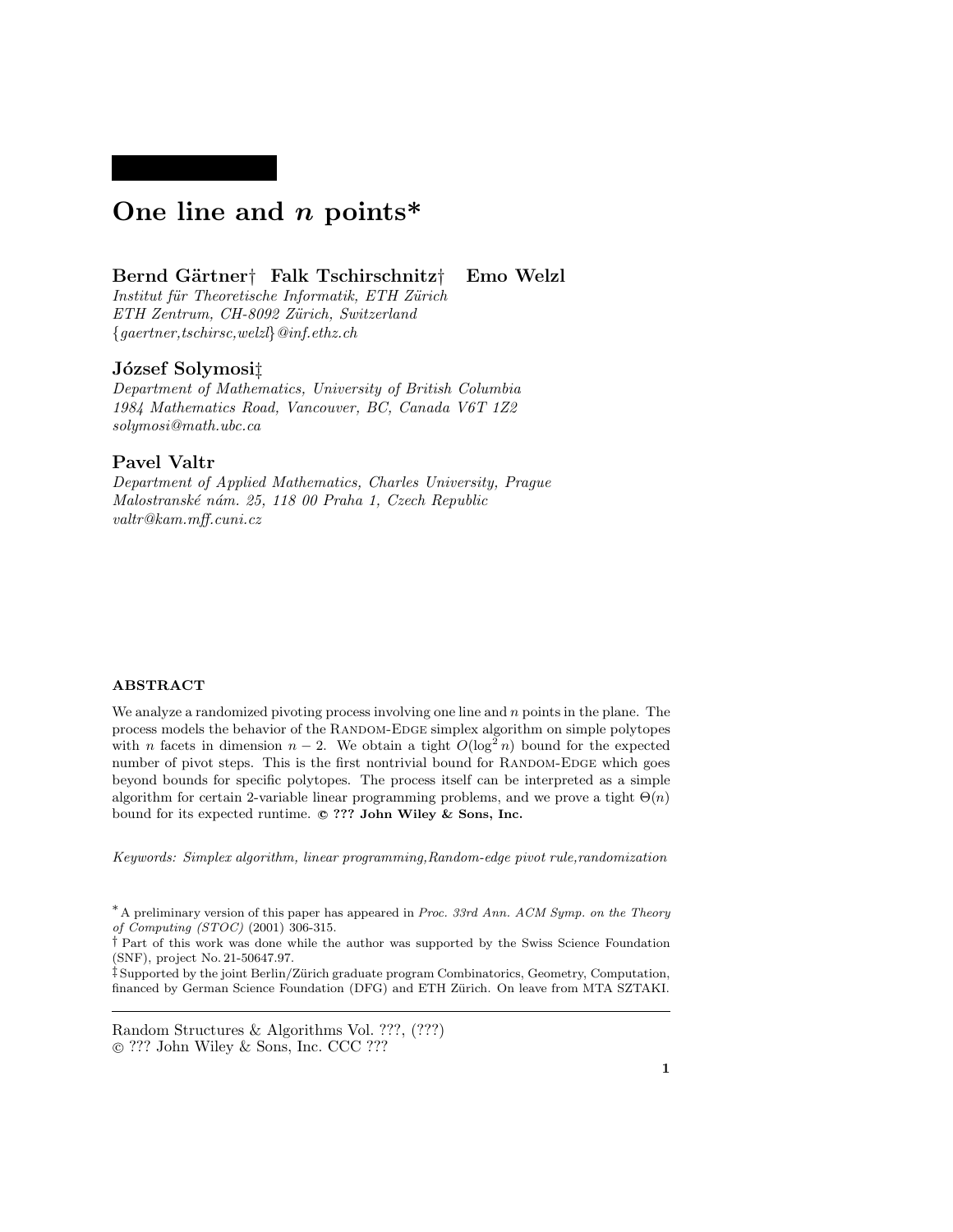## 1. INTRODUCTION

Let  $S$  be a set of  $n$  points in general position in the plane (i.e., no three on a common line), and let  $\ell$  be a vertical line which is disjoint from  $S$  and from all intersections of segments connecting pairs of points in S. We use  $e \in {S \choose 2}$  for a pair of points and  $\overline{e}$  for the segment conv  $e^1$  e is called an  $\ell$ -edge if  $\ell$  separates its endpoints.

For a non-vertical line  $\lambda$ , below( $\lambda$ ) denotes the set of points from S below  $\lambda$ . For an edge  $e$ , we use below $(e)$  for the set of points in S that lie below the line carrying  $\overline{e}$ . In fact, we will frequently use 'below  $\overline{e}$ ' short for 'below the line carrying  $\overline{e}$ '. Given an  $\ell$ -edge  $e$  and  $p \in \text{below}(e)$ , we use  $\text{pivot}(e, p)$  for the unique  $\ell$ -edge  $\{p, q\}$ ,  $q \in e$  (see Figure 1(a)).



Fig. 1. (a) The setup and (b) a pivoting sequence.

We are interested in the randomized process given in Figure 2 which we will call *fast process.* It finds the unique  $\ell$ -edge e such that below(e) =  $\emptyset$ , given some initial  $l$ -edge  $\{a, b\}$ .<sup>2</sup>

Figure 1(b) shows a possible sequence of edges that may arise during the process.

$$
e \leftarrow \{a, b\};
$$
  
while below(e)  $\neq \emptyset$  do  

$$
p \leftarrow_{\text{random}} \text{below}(e);
$$
  

$$
e \leftarrow \text{pivot}(e, p);
$$
  
**Fig. 2.** Fast process.

The significance of this process becomes apparent when we interpret it in terms of the simplex method for linear programming. It models the behavior of the RANDOM-EDGE simplex algorithm on any linear program whose feasible region is a simple n-facet polytope in dimension  $n-2$ . Here, a pivot step corresponds to a move from one vertex to an adjacent vertex along an incident edge chosen at random among the ones that improve the objective function. (Cf. the appendix for a detailed explanation.)

<sup>&</sup>lt;sup>1</sup>Given a set of points S, conv S denotes the *convex hull* of S.

 $2\overset{\circ}{p} \leftarrow$ <sub>random</sub>  $S$ ; means p is chosen uniformly at random from the set S.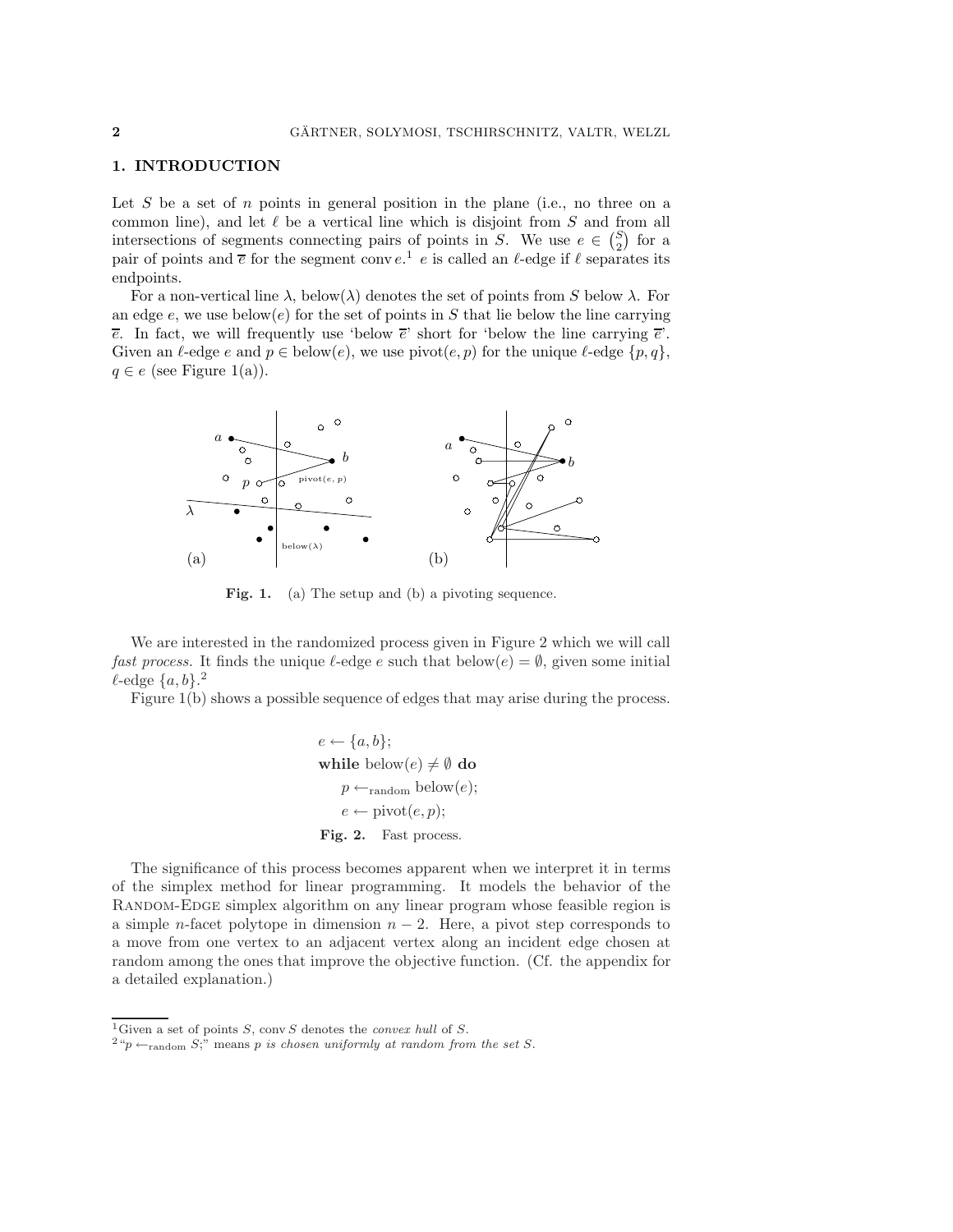#### ONE LINE AND *n* POINTS 3

Despite the fact that RANDOM-EDGE is the most natural randomized variant of the simplex method, and that it has received considerable attention ([11], [16, Exercise 8.10∗], [15, Section 9.10], [1], [5], [13]), nontrivial bounds for its expected performance could only be derived for specific instances [5]. In particular, the case of general n-facet polytopes in dimension d could only be handled for  $n = d + 1$ (when the polytope is a simplex—we come back to this case at the beginning of the next section). If  $n = d + 2$ , as in our scenario, only the trivial  $O(n^2)$  bound obtained from the maximum number of vertices a polytope with these parameters can have—was known.

In this paper, we obtain two new results. First, we prove a tight bound of  $O(\log^2 n)$  for the number of pivot steps needed by the randomized process of Figure 2 (equivalently, by RANDOM-EDGE on an n-facet polytope in dimension  $n-2$ ). This is an exponential improvement over the previous bound.

Second, we analyze a variant of this process which we call the slow process. Here, each round chooses a random point among all points and only performs a pivot step if the chosen point is below the current edge (Figure 3).

$$
e \leftarrow \{a, b\};
$$
  
while below $(e) \neq \emptyset$  do  
 $p \leftarrow_{\text{random}} S;$   
if  $p$  below  $\overline{e}$  then  
 $e \leftarrow \text{pivot}(e, p);$   
**Fig. 3.** Slow process.

From the analysis of the fast process, we get an  $O(n \log^2 n)$  bound for the expected number of iterations of the slow process. We can prove that the bound is actually  $\Theta(n)$ , making the slow process an ultimately simple and asymptotically optimal algorithm for 2-variable LP that can be transformed to the following linear program (LP) in two variables  $k, d$ :

maximize 
$$
d
$$
  
subject to  $y_i \ge kx_i + d$ ,  $i = 1...n$ . (1.1)

If  $\ell$  is the y-axis, this is just the problem of finding the lowest  $\ell$ -edge determined by points  $p_i = (x_i, y_i), i = 1, \ldots, n$ . (Every feasible solution of the LP (1.1) corresponds to a line with all points above. The corresponding value  $d$  is the height of the intersection point of this line with  $\ell$ . It follows that the optimal line supports the unique edge of the lower convex hull intersecting  $\ell$  which, therefore, must be an  $\ell$ -edge.) An alternative way to look at the fast process is due to Dantzig ([3]): he used it as the geometric interpretation of the dual of the LP (1.1), calling it the column geometry.

Finally, we want to mention that one can interpret both processes as random walks on the directed graph whose nodes are the  $\ell$ -edges, and whose arcs are the pairs  $(e, \text{pivot}(e, p))$ , for all  $\ell$ -edges e and points p below e. The underlying undirected graph is what we call a *grid graph* with  $n_L$  rows and  $n_R$  columns, where  $n_L$  $(n_R, resp.)$  is the number of points to the left (right, resp.) of  $\ell$  (see Figure 4(a)).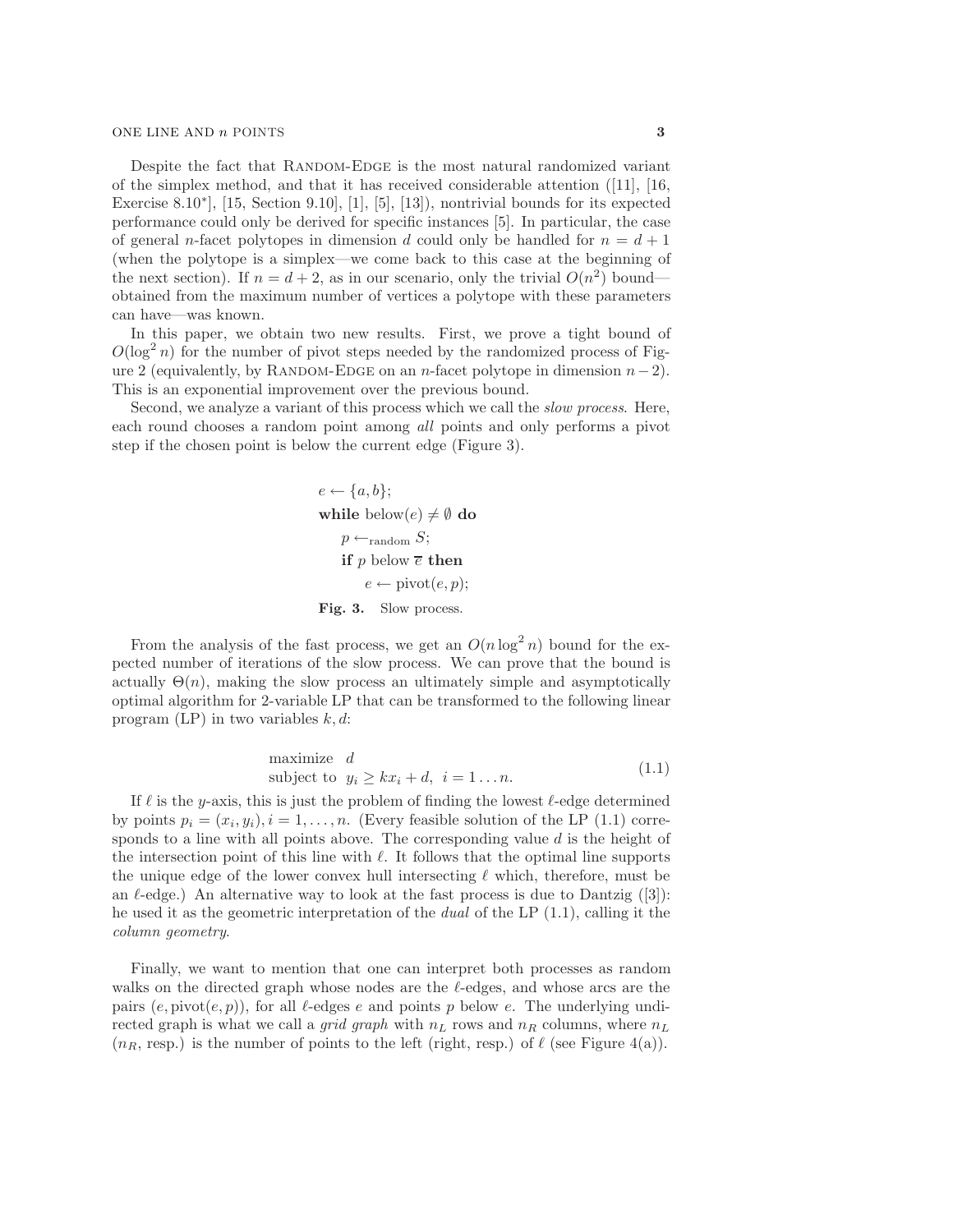

Fig. 4. (a) A grid graph with 3 rows and 4 columns and (b) the forbidden subgraph.

After pairing rows (columns) with points on the left (right) of  $\ell$  in an arbitrary fashion, every node corresponds to some  $\ell$ -edge, and the graph receives its orientation. Gärtner et.al. observed  $([6], [7])$  that if such a grid orientation is induced by a line and n points, then it is acyclic, every subgrid<sup>3</sup> has a unique sink, and no subgrid is isomorphic to the graph shown in Figure 4(b).

On the other hand, a grid orientation is called admissible if it has these properties. As shown in [7], any admissible grid orientation is induced by a line  $\ell$  and n points in the sense that we find pseudolines through the pairs of points whose relative orders along  $\ell$  determine the orientation, see Figure 5. Note that the arguments used in the proofs below are also valid in this general setting. In fact, one can translate the proofs into pure combinatorial arguments on admissible grid orientation ([17]).



Fig. 5. A grid orientation and its realization.

### 2. UPPER BOUNDS

Here we analyze the expected number of pivots in the process described in Figure 2.

## WARM-UP.

It is instructive to first have a look at the 1-dimensional counterpart as given in Figure 6. For that we are given a set M of real numbers, and  $a \in M$ . As above, this process can be interpreted in terms of the simplex algorithm; this time, it models

 $\overline{3A}$  graph induced by all the nodes in some of the rows and columns.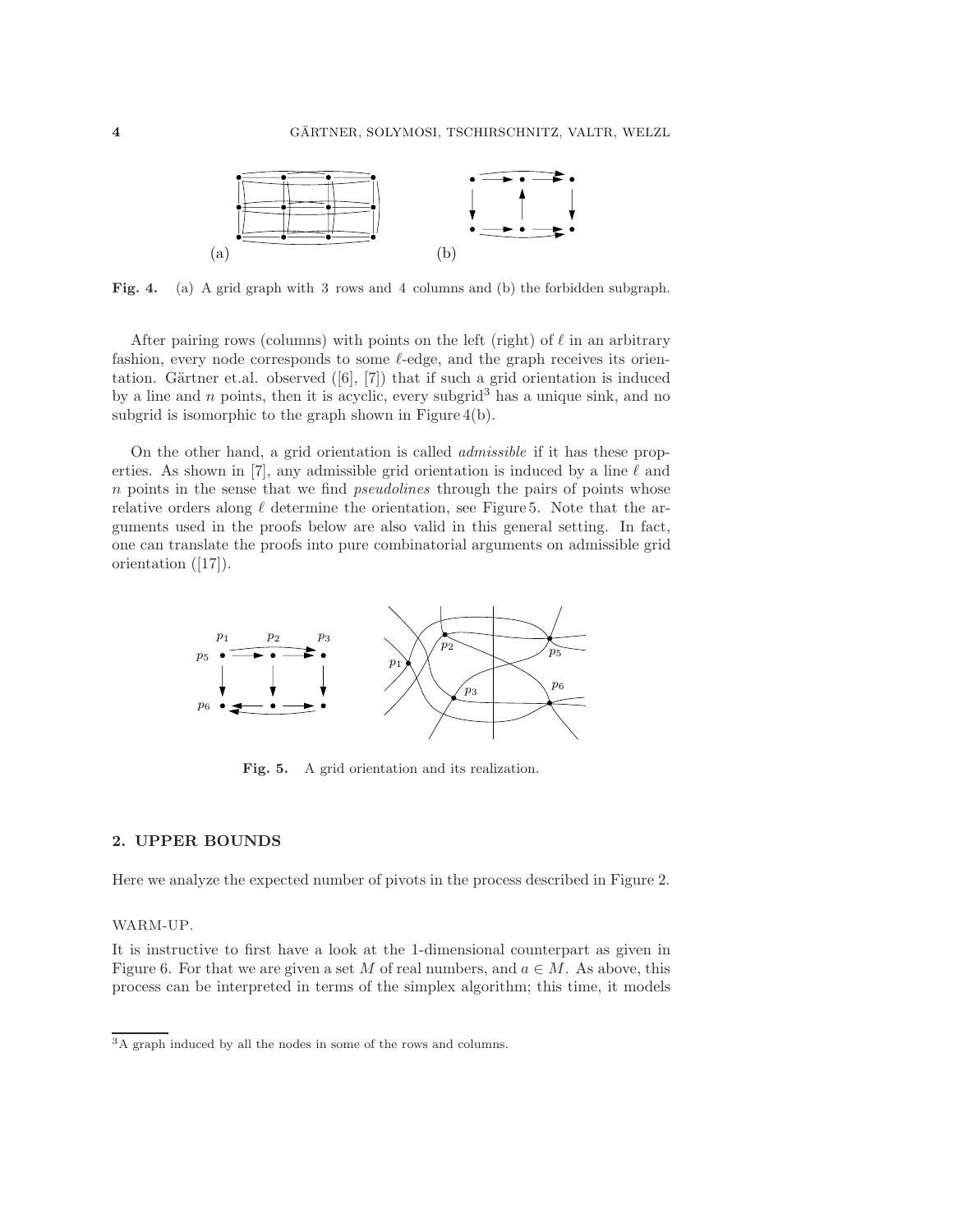the behavior of the RANDOM-EDGE variant on n-facet polytopes in dimension  $n-1$ , hence on simplices.

> $r \leftarrow a$ ; while  $r \neq \min(M)$  do  $r \leftarrow_{\text{random}} \{x \in M \mid x < r\};$ Fig. 6. 1-dimensional fast process.

It is not difficult<sup>4</sup> to show that the expected number of while-loops performed is exactly the Harmonic number  $H_{m-1}$ , where m is the rank,  $1+|\{x \in M \mid x < a\}|$ , of a in M. But we want to provide a rough estimate in the spirit of the later analysis instead. Let  $X_i$ ,  $i \in \mathbb{N}_0$ , be the random variable for the number of iterations of the while-loop with

$$
2^{i} \le |\{x \in M \mid x < \rho\}| < 2^{i+1} \tag{2.1}
$$

for  $\rho$  the value of r at the beginning of the respective iteration of the while-loop. For  $m \geq 2$ , the random variable  $Z = \sum_{i=0}^{\lfloor \log_2(m-1) \rfloor} X_i$  gives the overall number of executions of the while-loop.  $E(X_i) \leq 2$  for all  $i \in \mathbb{N}_0$ , since, whenever (2.1) holds, we have a chance of at least  $\frac{1}{2}$  to choose an element of rank  $2^i$  or smaller. Hence,  $E(Z) \leq 2(1 + \lfloor \log_2(m-1) \rfloor) = O(\log m)$ .

The obvious extension of that analysis to the 2-dimensional process fails, since the number of points below edges appearing in the process oscillates. In fact, the number of points below the current edge is no measure of progress at all. This number may be 1, we pivot, and the number becomes as large as  $n-3$  (see Figure 7).



Fig. 7. We thought we were so close!

### k -LINES AS MILESTONES.

Here is the crucial definition that will allow us to measure progress. Given  $k \in \mathbb{N}_0$ , a non-vertical line  $\lambda$  is called a k-line of S and l if on both sides of l there are exactly k points from S below  $\lambda$ .

It is easy to see that every point  $x \in \ell$  is contained in a k-line for some  $k \in \mathbb{N}_0$ , as long as  $x$  is disjoint from all segments connecting two points in  $S$ . Start with a line through x that has large slope so that all points on the right side of  $\ell$  are below, and all on the left side are above. Now rotate the line by decreasing its

<sup>&</sup>lt;sup>4</sup>For  $m \in \mathbb{N}$ , let  $f_m$  denote the expected number of iterations when starting with an element of rank  $m$ . Then  $f_1 = 0$  and  $f_{m+1} = 1 + \frac{1}{m} \sum_{i=1}^{m} f_i$ . Now  $f_m = H_{m-1}$  follows.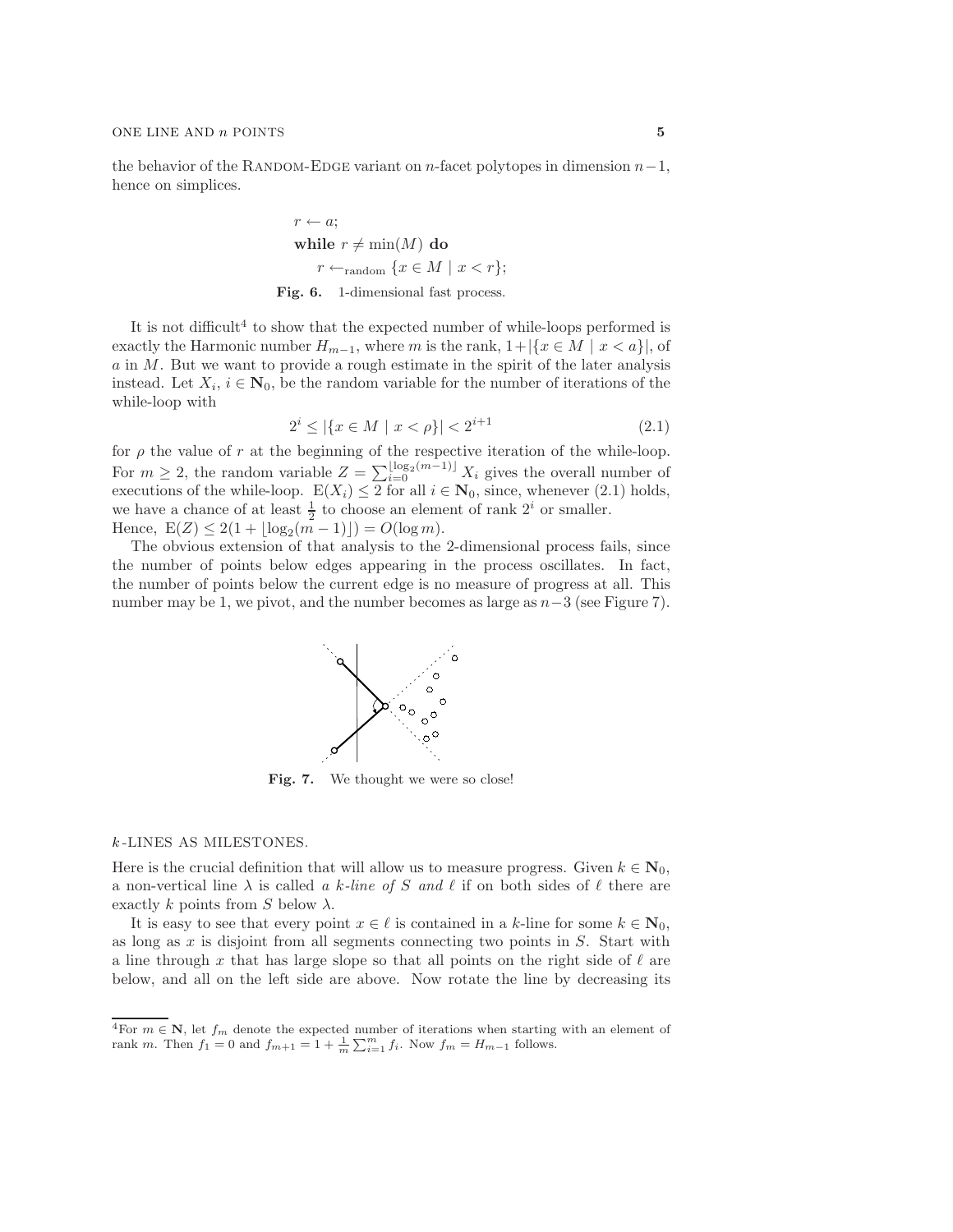slope. Eventually, we will reach the situation opposite to what we started with: No points below to the right, all below to the left. All transitions in between change the number of points below on exactly one side by  $\pm 1$ . Somewhere in between we must have had a transition where the numbers of points below were the same on both sides.

A k-line disjoint from  $S$  exists for all  $k$ ,

 $0 \leq k \leq m := \min\{n_{\rm L}, n_{\rm R}\},$ 

 $n_{\text{L}}$  the number of points in S left of  $\ell$ , and  $n_{\text{R}} := n - n_{\text{L}}$ . For each  $i, 0 \le i \le$  $\lfloor \log_2 m \rfloor$ , fix some  $2^i$ -line  $\lambda_i$  disjoint from S. Line  $\lambda_0$  has to be chosen, so that the only edge intersecting  $\ell$  below  $\lambda_0$  is the edge  $\varepsilon$  with below $(\varepsilon) = \emptyset$ . Moreover, let  $\lambda_{\lfloor \log_2 m \rfloor +1}$  be some m-line that intersects  $\ell$  above all  $\ell$ -edges (and above<sup>5</sup>  $\lambda_{\lfloor \log_2 m \rfloor}$ ). The line  $\lambda_i$  intersects  $\ell$  below  $\lambda_j$  for  $0 \leq i < j \leq \lfloor \log_2 m \rfloor + 1$ .



Fig. 8. Setting milestones.

We define the random variable  $X_i$ ,  $i = 0, 1, \ldots, |\log_2 m|$ , as the number of executions of the while-loop (in Figure 2) where the current segment  $\overline{\varepsilon}$  intersects  $\ell$ below  $\lambda_{i+1}$  but not below  $\lambda_i$  ( $\varepsilon$  is the value of  $e$  at the beginning of the respective iteration of the while-loop). The sequence of these executions we call phase i of the process<sup>6</sup>. The careful choice of  $\lambda_0$  ensures that completion of phase 0 entails completion of the whole process. Hence,  $Z = \sum_{i=0}^{\lfloor \log_2 m \rfloor} X_i$  is the random variable whose expectation we want to analyze.

We will show that  $E(X_i) = O(\log n)$  for all i and, hence,  $E(Z) = O((\log n)(1 + \log m)) = O(\log^2 n).$ 

#### ANALYSIS OF A SINGLE PHASE.

Fix some  $i, 0 \le i \le \lfloor \log_2 m \rfloor$ , set  $k = 2^i, \lambda' = \lambda_i$  and  $\lambda = \lambda_{i+1}$ . So  $\lambda'$  is a k-line, and there are at most 4k points below  $\lambda$  (actually exactly, unless  $i = \lfloor \log_2 m \rfloor$ ). We have an edge intersecting  $\ell$  not below  $\lambda'$  but below  $\lambda$ , and the phase starts. The phase ends whenever we reach an edge that intersects  $\ell$  below  $\lambda'$ . Note that for every edge occurring in the phase, one endpoint has to be below  $\lambda$  (since the edge intersects  $\ell$  below  $\lambda$ ) and there is an endpoint above  $\lambda'$  (since otherwise, we are already in a new phase).

A few words on what we are heading for. We further split phase i into strokes. A stroke starts after we have sampled a point in  $below(\lambda) \cup below(\lambda')$  (or at the very

 $5$ This is automatically satisfied, unless  $m$  is a power of 2.

 $6$ Note that phases count *down* during the process.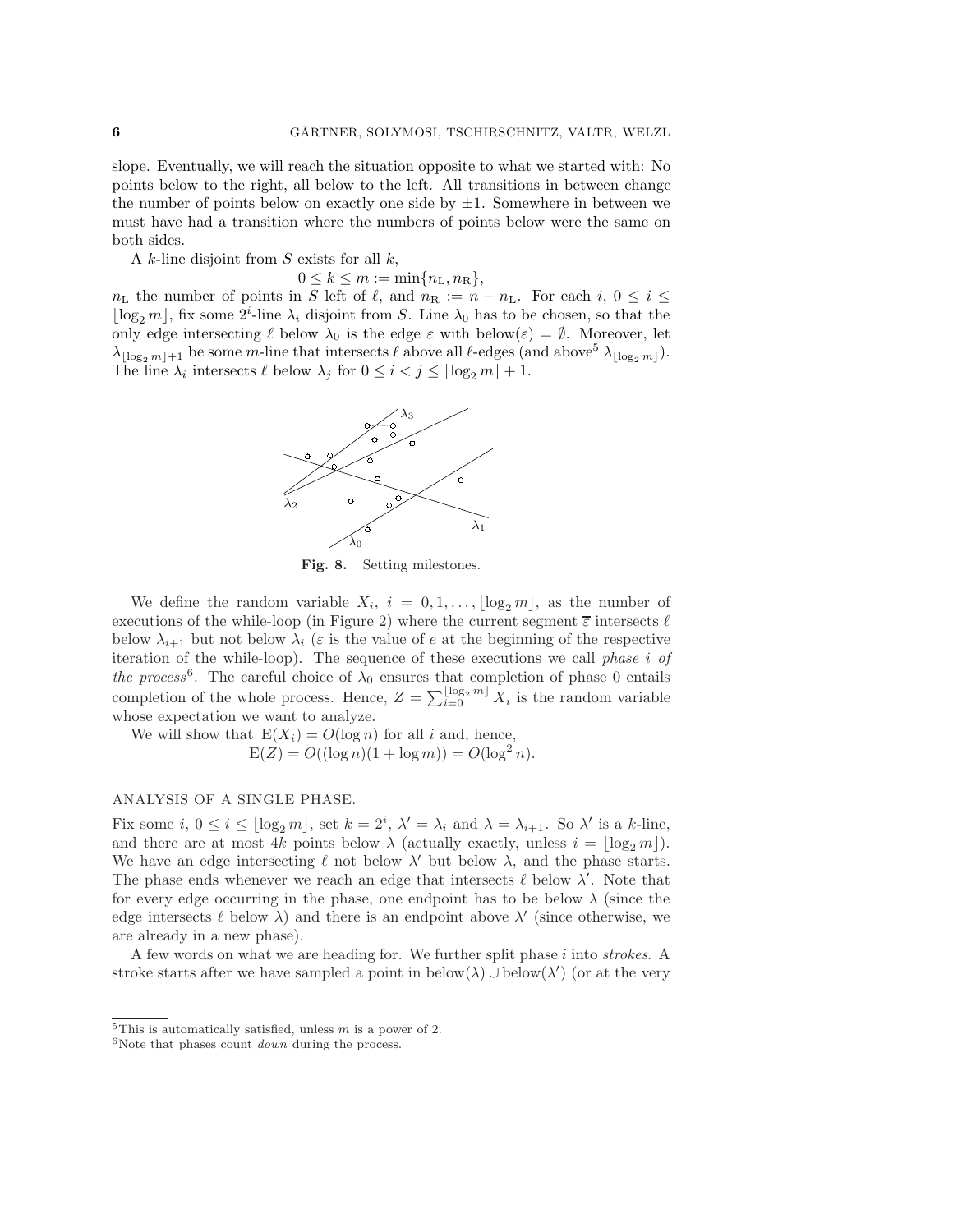beginning of the phase) and it finishes after another point in below( $\lambda$ )∪below( $\lambda'$ ) is chosen (this includes the event that the phase ends); thus, any stroke in the phase terminates with a point in below( $\lambda$ ) ∪ below( $\lambda'$ ). If N is the number of strokes, then we can write  $X := X_i$  as

$$
X = Y_1 + Y_2 + \cdots + Y_N
$$

where  $Y_j$  is the number of iterations of the jth stroke. Note that N itself is a random variable. (For  $j > N$  we set  $Y_j = 0$ .) We will show that

(i)  $E(Y_j | j \leq N) = O(\log n)$  for all j, and

(ii) 
$$
E(N) = O(1)
$$
.

It follows that  $E(X) = O(\log n)$ :

$$
E(X) = \sum_{j=1}^{\infty} \overbrace{E(Y_j | j \le N)}^{O(\log n)} Pr(j \le N)
$$
  
= 
$$
O(\log n) \sum_{j=1}^{\infty} Pr(j \le N)
$$
  
= 
$$
O(\log n) E(N)
$$
. (2.2)

As for the points sampled from  $below(\lambda) \cup below(\lambda')$  we distinguish several cases depending on where the respective new point pivoted into the current edge lies. We will see that each of these situations is more or less promising in our goal to escape this phase.

Here are the steps in our reasoning: At any time during the phase, the following four claims hold.

# Claim 1. The expected number of pivots until we sample a new point in  $below(\lambda)$

is at most  $2 \log_2 n$ .

*Proof.* At least one of the two endpoints of the current edge has to be below  $\lambda$ . So in a contiguous subsequence where the new point is always chosen above  $\lambda$ , the other endpoint below stays the same throughout this sequence. We denote this point by q. If we order the points on the other side of  $\ell$  according to their visibility from q, we get almost the situation as in the one-dimensional process described in Figure 6. In fact, there are two differences which can only improve our expectations: We terminate not only in the lowest point but also in  $k-1$  other points. In each step we may also sample on  $q$ 's side of  $\ell$ , in which case we immediately terminate (we have surely sampled below  $\lambda$ ). Hence, the expected length of such a subsequence is at most<sup>7</sup>  $2 \log_2 n$ . 回

 $7E$ ven  $H_{n-m-1}$  is true.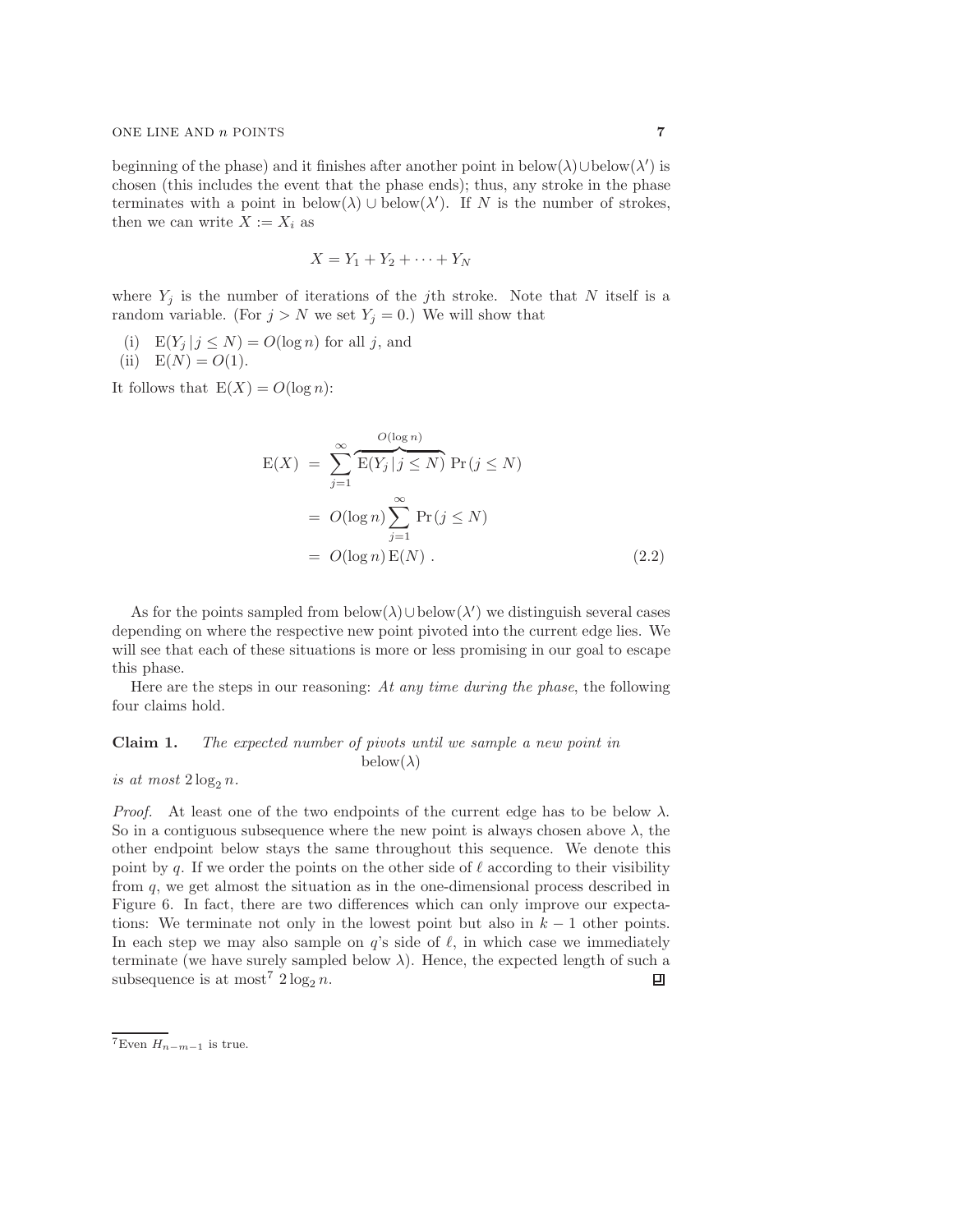Since any new point sampled in below( $\lambda$ ) starts a new stroke, this also establishes our claim (i) from above: the expected number of iterations during a stroke is  $O(\log n)$ .

Claim 2. Conditioned on the event that we sample a point in

below( $\lambda$ ) ∪ below( $\lambda'$ ),

the point will be in

 $below(\lambda')$ 

with probability at least  $\frac{1}{5}$ .

*Proof.* Since all edges in this phase intersect  $\ell$  not below  $\lambda'$  it follows: For one side of  $\ell$ , all k points below  $\lambda'$  must also lie below the line through the current edge. That is, at least k points below  $\lambda'$  are also below the line through the current edge. On the other hand, at most 5k points are below  $\lambda$  or  $\lambda'$ . This holds, since  $|\text{below}(\lambda)| \leq 4k$ ,  $|\text{below}(\lambda')| = 2k$ , and on one side of  $\ell$ , all k points below  $\lambda'$  are also below  $\lambda$ .

Claims 1 and 2 combined assure that we reach a point below  $\lambda'$  within an expected number of at most  $10 \log_2 n$  steps.

So what happens after we see such a point p below  $\lambda$ ? Two cases have to be distinguished, depending on whether  $p$  is also below  $\lambda$  or not.



**Fig. 9.**  $p \in \text{below}(\lambda') \setminus \text{below}(\lambda)$ .

Claim 3. If an endpoint p of the current edge is in below $(\lambda') \setminus \mathrm{below}(\lambda)$ ,

then the next point sampled below  $\lambda$  or  $\lambda'$  will be in

below( $\lambda$ ) ∩ below( $\lambda'$ )

with probability at least  $\frac{1}{5}$ .

*Proof.* Two relevant conclusions right away (see Figure 9): (i) Since  $p$  is not below  $\lambda$  and below  $\lambda'$ , while  $\lambda'$  intersects  $\ell$  below  $\lambda$ , the lines  $\lambda$  and  $\lambda'$  must intersect on p's side. (ii) Since p is not below  $\lambda$ , the other endpoint q of the current edge has to be below  $\lambda$ .

Before q can be substituted by a point not below  $\lambda$ , the other endpoint has to be below  $\lambda$ . That is, when we first sample a point below  $\lambda$  or  $\lambda'$ , point q is still in the edge. Therefore, the current edge connects q to a point below the edge  $\{p, q\}$ ,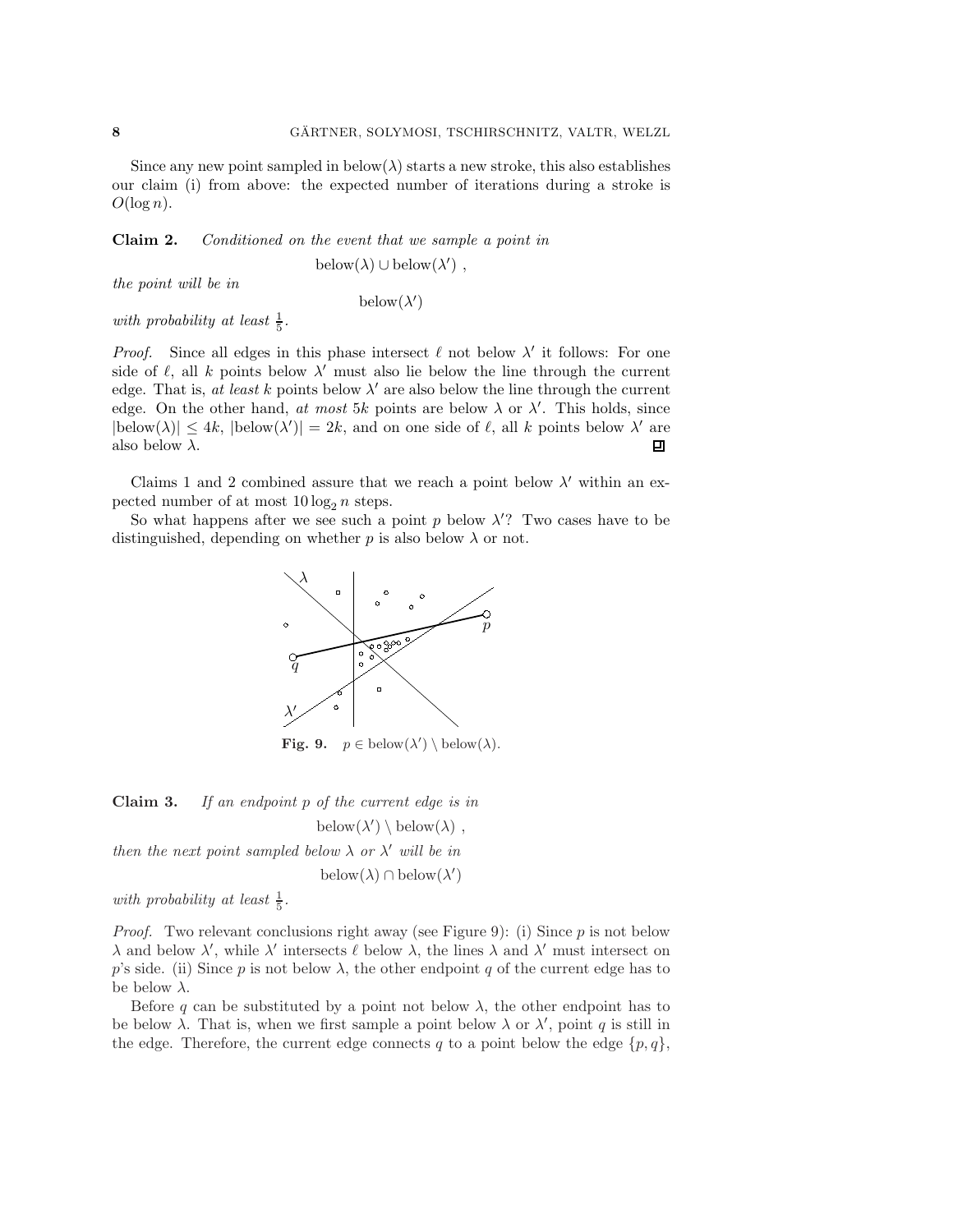above  $\lambda'$ . So the line carrying this edge must intersect  $\lambda'$  on p's side. But then, on q's side, all k points below  $\lambda'$  are also below the then current edge.

Moreover, on q's side, all points below  $\lambda'$  are also below  $\lambda$  (since these lines intersect on the other side). So, summing up, the k points below  $\lambda'$  are both below the current edge and below  $\lambda$ , and they are at disposal, when we sample a point below  $\lambda$  or  $\lambda'$ . The claim follows. 凹

Claim 4. If an endpoint p of the current edge is in below( $\lambda$ ) ∩ below( $\lambda'$ ), then the next point sampled below  $\lambda$  or  $\lambda'$  will be in

below $(\lambda')$  on the side opposite to p

with probability at least  $\frac{1}{5}$ .

*Proof.* If p is substituted in a pivot, it must be substituted by a point below  $\lambda$ or  $\lambda'$ . This holds, since on p's side of  $\ell$ , everything below the current edge has to be below  $\lambda$  or  $\lambda'$  (see Figure 10). As a consequence, until the first pivot with a



**Fig. 10.**  $p \in \text{below}(\lambda') \cap \text{below}(\lambda)$ .

point below  $\lambda$  or  $\lambda'$ , point p is still an endpoint of the edge. But since p is below  $\lambda'$ , on the opposite side everything below  $\lambda'$  is also below the current edge. So there are at least k good choices, and at most  $5k$  choices of points below  $\lambda$  or  $\lambda'$ .

Claim 4 entails that once we have chosen a point below  $\lambda'$  and  $\lambda$ , then – with probability at least  $\frac{1}{5}$  – the next point chosen below  $\lambda$  or  $\lambda'$  will terminate the phase.

To complete the argument, we look at the sequence of points from below( $\lambda$ ) ∪ below $(\lambda')$  that are pivoted into the current edge. Recall that these are exactly the points that terminate the strokes of a phase (except for the last one). If we can show claim (ii) from above, i.e. that the expected length of this sequence is at most some constant c, then the expected length of the whole sequence is at most  $2c \log_2 n$  due to Equation 2.2. Each point in this sequence is classified depending on whether it lies in

Class 0: below(
$$
\lambda
$$
) \ below( $\lambda'$ )  
Class 1: below( $\lambda'$ ) \ below( $\lambda$ )  
Class 2: below( $\lambda'$ ) \ below( $\lambda$ )

Every point in the sequence considered is in Class 0, 1, or 2. If we have a point in Class 0, the next will be in Class 1 or 2 with probability at least  $\frac{1}{5}$  (by Claim 2).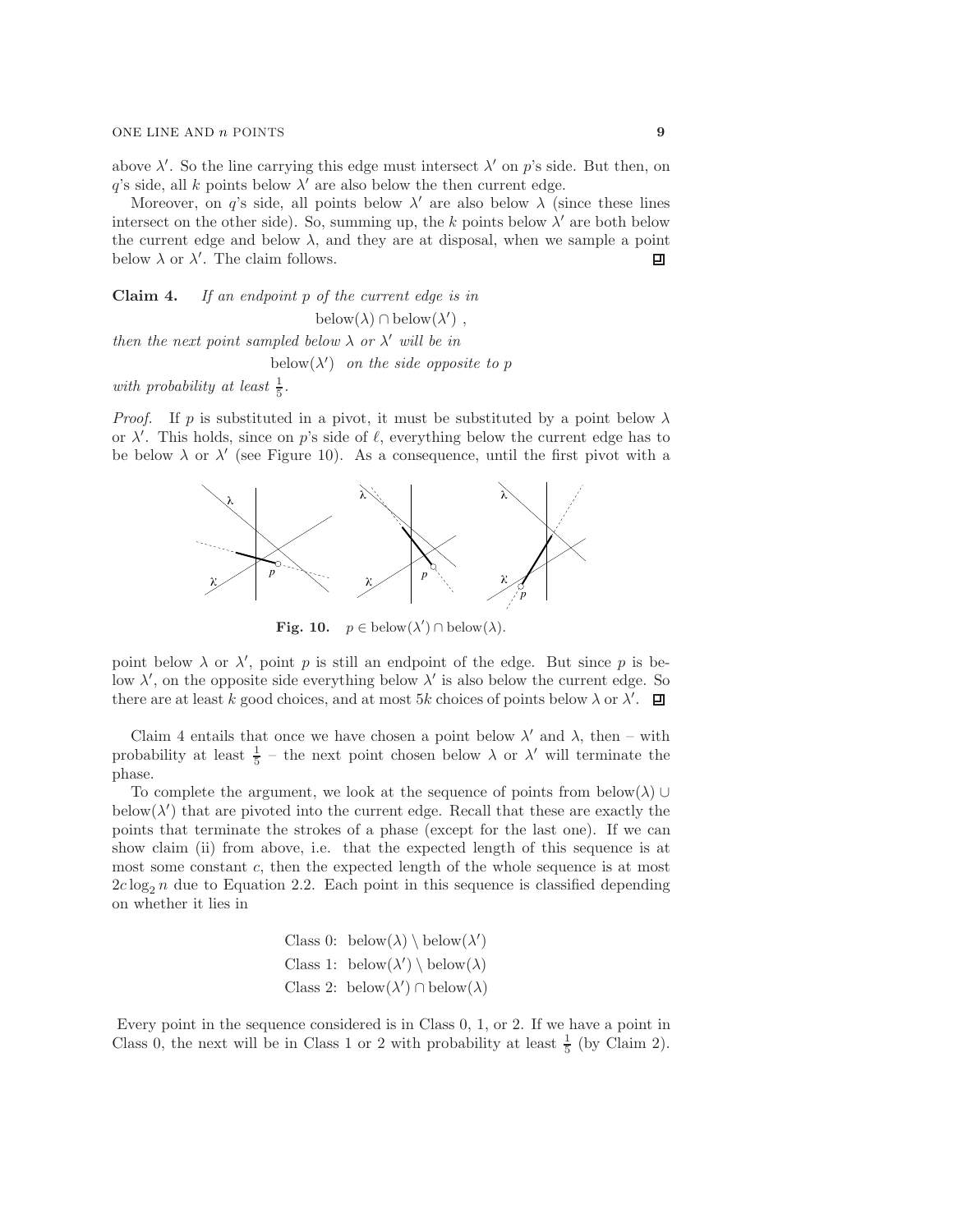If we have a point in Class 1, the next will be in Class 2 with probability at least  $\frac{1}{5}$  (by Claim 3). (All of this of course conditioned on the event that a next point exists at all, i.e. the phase hasn't stopped already.) Finally, if we are in Class 2, it is the last point in the sequence with probability at least  $\frac{1}{5}$  (by Claim 4).

Now we estimate the expected length of the sequence by the Markov chain<sup>8</sup> depicted in Figure 11, with four states

start  $= 0$ , 1, 2, and  $3 = stop$ ,

and the indicated transition probabilities.



Fig. 11. A pessimistic Markov chain.

On one hand, it is easy to calculate that the expected number of steps from start to stop is 155. On the other hand, the chain and our sequence can be coupled so that whenever the chain is in state  $s \in \{0, 1, 2, 3\}$ , then the corresponding point in the sequence in Class  $t \geq s$ , or the sequence has ended already. Hence, we have shown that the expected number of pivots in a single phase is bounded by  $310 \log_2 n$ , and the theorem follows.

**Theorem 2.1.** The expected number of pivots in the process defined in Figure 2 is at most

$$
O((\log n)(1 + \log m)) = O(\log^2 n),
$$

where n is the number of points, and  $m$  is the smaller of the numbers of points on the two sides of the line.

#### THE SLOW PROCESS.

If we consider the process in Figure 2 as an algorithm, it remains to specify how to sample from below $(e)$ . It is perhaps worthwhile to mention on the side, that if we can sample efficiently (say in time logarithmic in  $n$ ), then the process gives a polynomial time algorithm even for exponential size sets. If we sample in the obvious way in  $O(n)$  time, then this gives us an  $O(n(\log n)^2)$  algorithm. On that we can improve by looking at the alternative slow process<sup>9</sup> in Figure 3. The number of pivots has the same distribution as the process in Figure 2. Here we analyze the number of iterations of the while-loop. To that end, define phases as previously done. Recall that in phase *i*, the current edge intersects  $\ell$  not below the  $2^i$ -line  $\lambda_i$ .

 ${}^{8}$ It simulates a biased coin with success probability  $\frac{1}{5}$  and counts the number of experiments until we have three consecutive successes.

<sup>&</sup>lt;sup>9</sup>The 'below(e)  $\neq \emptyset$ '-test can be made once in n rounds only, thus causing amortized constant cost. Or, after every pivot, we can go through all points in random order (without replacement) until we find the first point in below $(e)$ ; if no such point is found, we are done. Compared to the 'pure version', this can only speed up the procedure.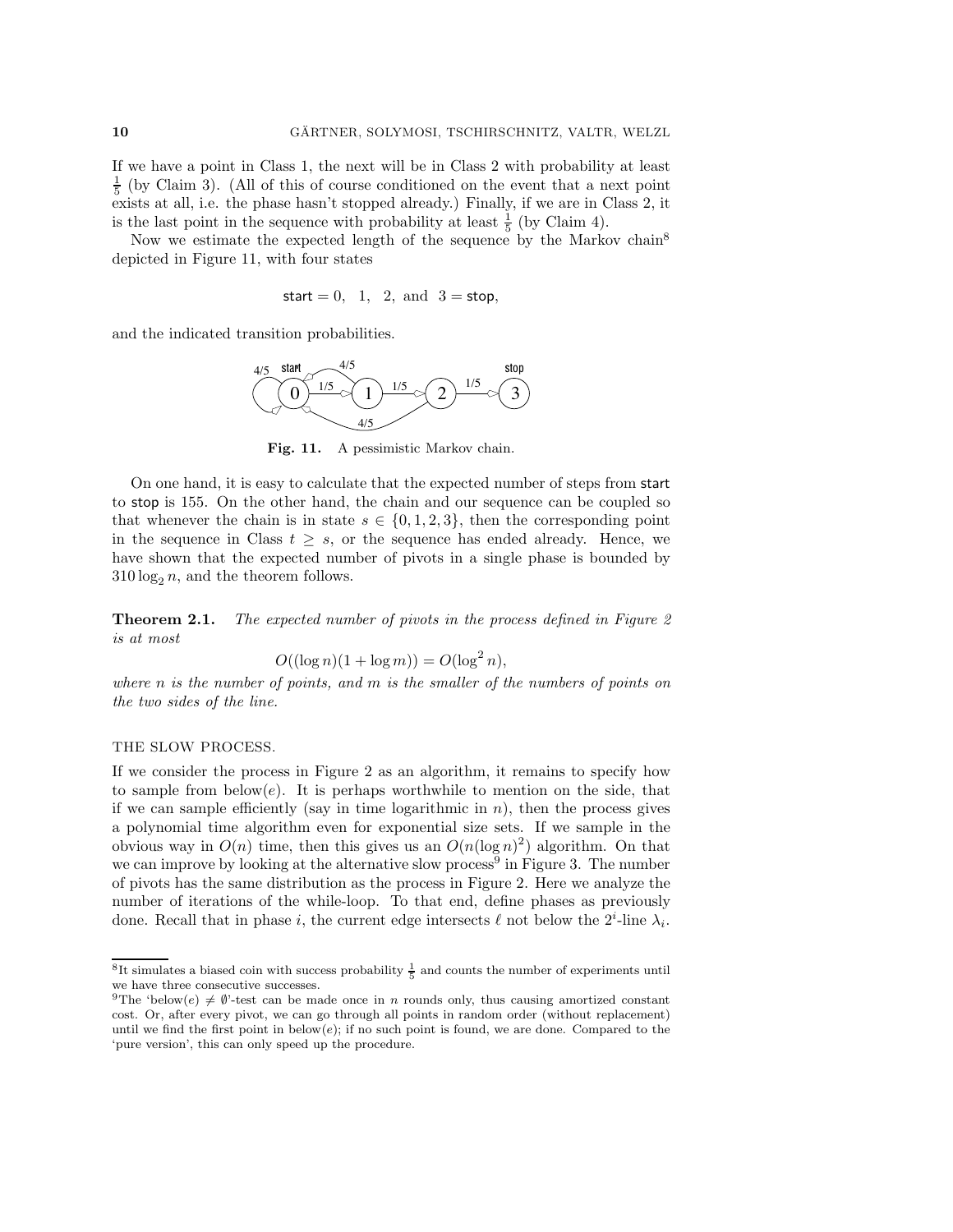**Claim 5.** For each i, the expected number of iterations in phase i is at most  $O(\frac{n}{2^i})$ .

*Proof.* Divide phase  $i$  into strokes as we did it before. That is, a stroke is ended, whenever we sample a point in

$$
(\mathrm{below}(\lambda') \cup \mathrm{below}(\lambda)) \cap \mathrm{below}(\varepsilon),
$$

 $(\varepsilon$  the current value of e), or when the phase ends.

In phase i, there are always at least  $2^i$  points from below( $\lambda'$ ) that lie below the current edge (on some side of  $\ell$ , all points below  $\lambda_i$  are also below the current edge). That is, at any point, we sample a point resulting in the termination of the stroke with probability at least  $\frac{2^i}{n}$ . Therefore, the expected number of iterations in a stroke is at most  $\frac{n}{2^i}$ . The number of strokes is, of course, the same as in the slow process; its expectation is constant. The claim follows.

Theorem 2.2. The expected number of iterations of the process defined in Figure 3 is

 $\Theta(n)$ 

where n is the number of points, unless the starting edge  $\{a, b\}$  is already the lowest  $\ell$ -edge.

*Proof.*  $\sum_{i=0}^{\lfloor \log_2 m \rfloor} \frac{n}{2^i} < 2n$  and so the upper bound follows from Claim 5. If  $\{a, b\}$  is disjoint from the lowest  $\ell$ -edge, a lower bound of  $\frac{3}{2}n$  is obvious, since on the average it takes that long until we have sampled both endpoints of the lowest edge at least once. Even if  $\{a, b\}$  contains exactly one of the two endpoints of the lowest  $\ell$ -edge, we still need  $n$  steps on the average before we meet the other endpoint for the first time. The lower bound follows. 口

The coupon collector analysis (cf. [9, Exercise 3.13]) tells us that it takes  $\Theta(n \log n)$  iterations until we expect to have sampled each point at least once. The process analyzed finds the lowest  $\ell$ -edge much before all points have been seen at least once.

#### 3. A LOWER BOUND

We prove a lower bound on the expected number of pivot steps for certain configurations in the process of Figure 2. This is our construction: Let  $\ell$  be the y-axis. We place  $4n$  points  $p_0, \ldots, p_{2n-1}, q_0, \ldots, q_{2n-1}$  onto the lines  $x = \pm 1$  and  $x = \pm n$ in such a way that  $\{p_k | k \geq n\} \subseteq \text{below}(\{p_i, q_j\})$  whenever  $j < i < n$ , and  ${q_k | k \geq n} \subseteq \text{below}({p_i, q_j})$ , whenever  $i < j < n$ ; cf. Figure 12. Finally, to get general position, we slightly perturb the points.

Again, we divide the sequence of pivots into distinct phases. We are in phase a as long as  $\min(i, j) = a$ , where i, j are the indices of the points defining the current edge  $e.$ <sup>10</sup>

 $10$ Note that we follow the general trend: Phases count *down* during the process.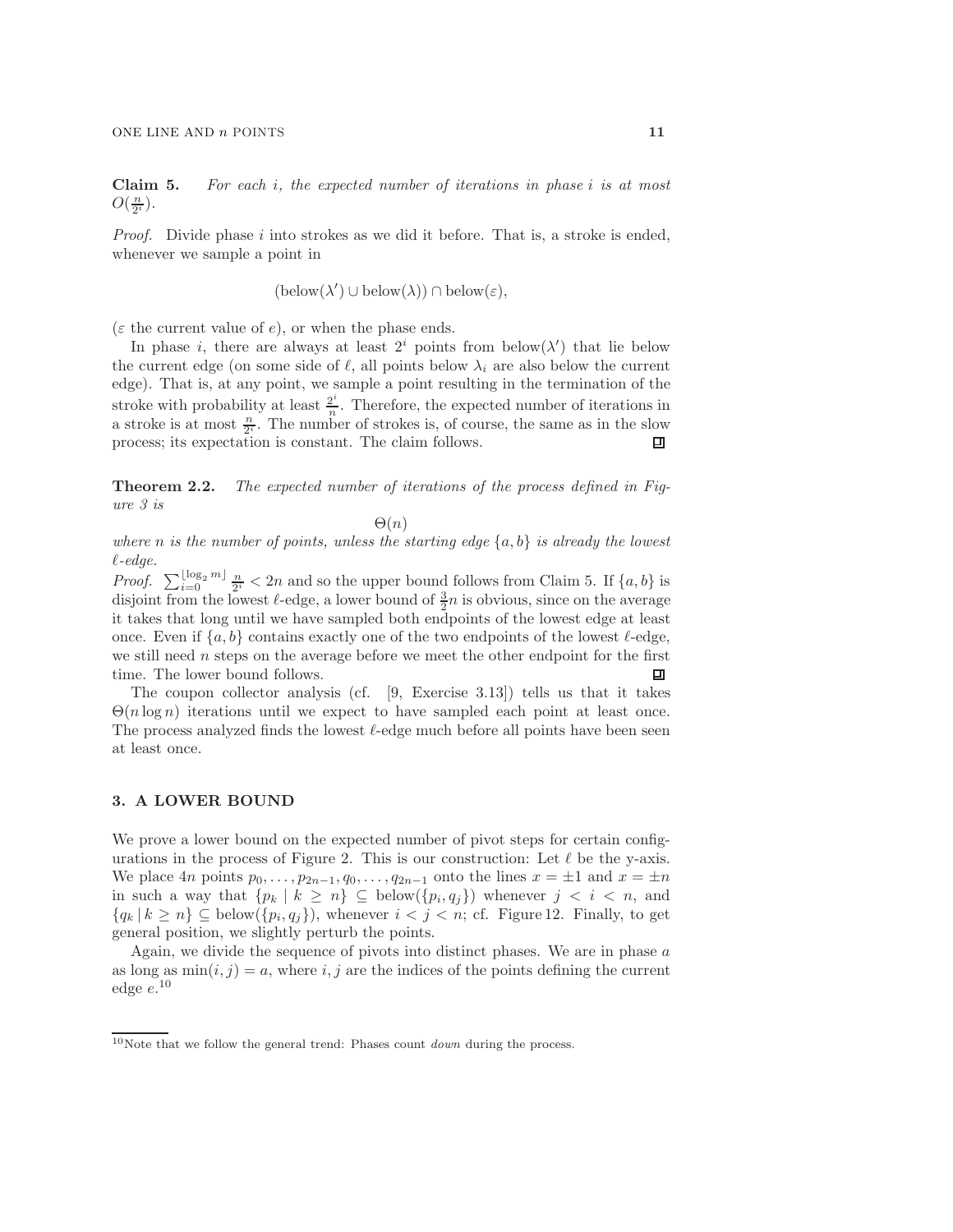

Fig. 12. Instance for the lower bound.

We define the random variables  $X_i$ ,  $i = 0, \ldots, n-1$ , as the number of pivots during the phase  $i$ ,  $Z$  shall denote the total number of pivots under the assumption that we start with the edge  $\{p_{n-1}, q_{n-1}\}$ . We aim to bound the expected value of Z from below, but a direct approach  $E(Z) = \sum_{i=0}^{n-1} E(X_i)$  seems not suitable.

Conditioned on the event of choosing the first point in  $\{p_0, \ldots, p_i\} \cup \{q_0, \ldots, q_i\}$ ,  $p_i$  and  $q_i$  are equally likely chosen with probability  $\frac{1}{2(i+1)}$ . This implies that

$$
\Pr(\text{Phase } i \text{ is entered}) = \begin{cases} \frac{1}{i+1} & \text{for all } i, 0 \le i < n-1 \\ 1 & \text{for } i = n-1. \end{cases} \tag{3.1}
$$

Thus, denoting the event that phase i is entered by  $Ph_i$ , we get

$$
E(Z) = \sum_{i=0}^{n-1} E(X_i) = \sum_{i=0}^{n-1} E(X_i | Ph_i) Pr(Ph_i)
$$
  
= 
$$
E(X_{n-1} | Ph_{n-1}) + \sum_{i=0}^{n-2} \frac{E(X_i | Ph_i)}{i+1}.
$$
 (3.2)

Recall that a new phase is entered whenever we choose a point whose index sets a new minimum. We say that the phase is on the left (right, respectively) of  $\ell$ whenever its defining minimum point is on the left (right, respectively).

To estimate the expectations of the  $X_i$  conditioned on the event that phase i is actually entered we distinguish two cases. If phase  $i$  is on the same side as the previous phase, we have to assume the worst: Possibly, it is over after just one flip! But if the minimum switched to the other side with the beginning of phase  $i$  then *n* points  $(p_n, \ldots, p_{2n-1}$  or  $q_n, \ldots, q_{2n-1})$  are put back into the game.

Using the same argument as for Equation 3.1, we see that the probability that phase *i* does not lie on the same side with respect to  $\ell$  as the previous phase is  $\frac{1}{2}$ .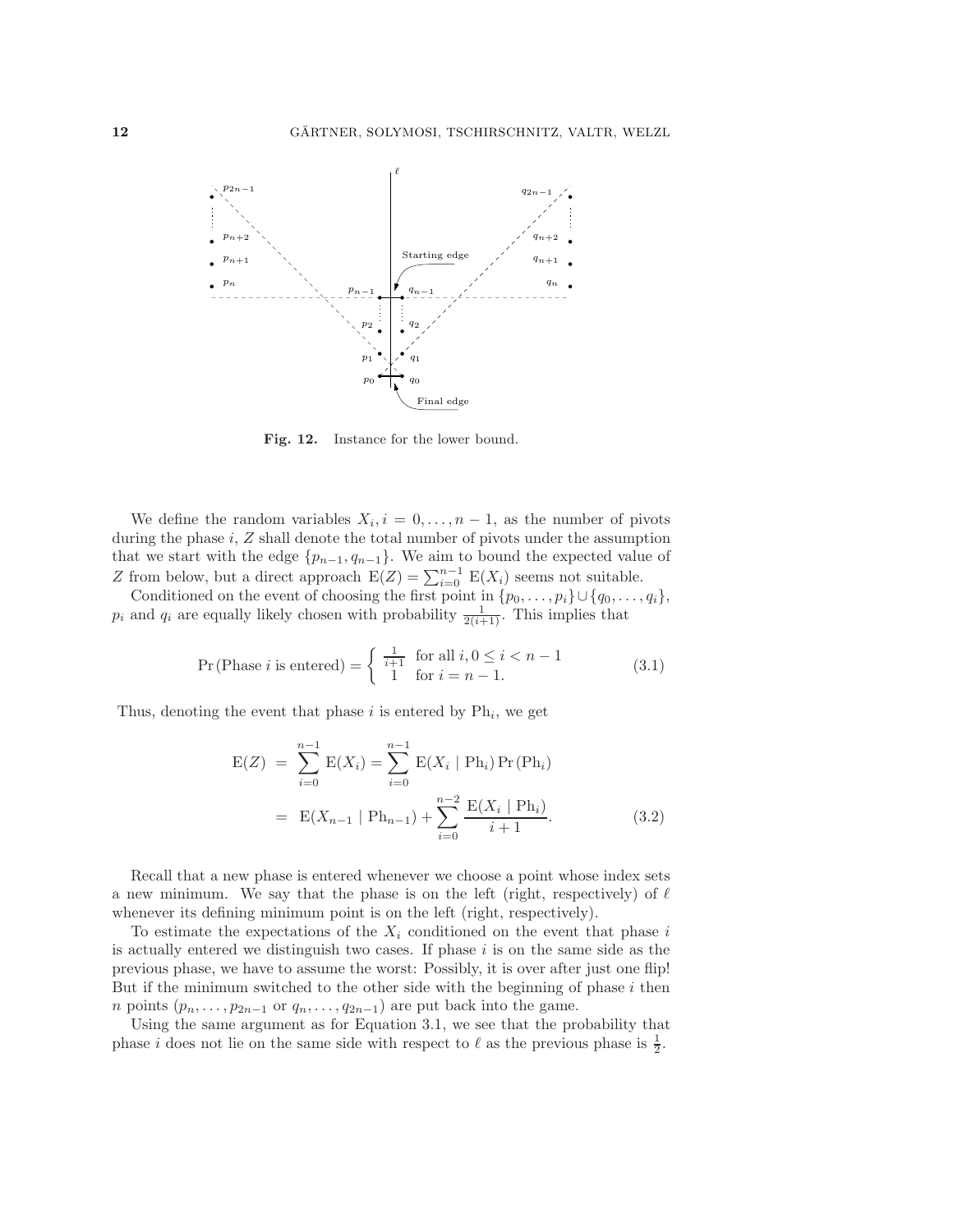Let r and s denote the number of points on the left and on the right of  $\ell$  below the current edge; it is easy to see that we are in phase  $min(r, s)$ .

The missing piece is to compute  $t_{r,s}$ , the expected number of flips until we leave the current phase min $(r, s)$ . Clearly,  $t_{r,s} = t_{s,r}$ , so w.l.o.g. assume  $s \leq r$ . Then  $t_{r,s}$ is monotone in r. For  $s < r$  (i.e. in particular, at the beginning of a new phase), we have at least  $s + n$  points below the current edge on the side of r.

The simple recursion

$$
t_{0,0} := 0
$$
,  $t_{r,s} = 1 + \frac{1}{r+s} \sum_{r'=s}^{r-1} t_{r',s} \quad (r+s > 0)$ 

gives us

$$
t_{r,s} = \begin{cases} H_r & \text{whenever } s = 0\\ H_{r+s} - H_{2s} + 1 & \text{otherwise.} \end{cases}
$$

Applying these observations to 3.2 we can therefore deduce that

$$
E(Z) \geq \sum_{i=0}^{n-2} \frac{E(X_i | Ph_i)}{i+1}
$$
  
\n
$$
\geq \sum_{i=0}^{n-2} \frac{E(X_i | Ph_i \wedge \text{side of minimum})}{i+1} Pr\left(\text{side of minimum}\atop \text{changed}\right)
$$
  
\n
$$
\geq \sum_{i=0}^{n-2} \frac{\min(t_{i+n+j,i})}{i \geq 0} \frac{1}{2(i+1)} = \sum_{i=0}^{n-2} \frac{t_{i+n,i}}{2(i+1)}
$$
  
\n
$$
= \frac{H_n}{2} + \sum_{i=1}^{n-2} \frac{H_{n+i} - H_{2i} + 1}{2(i+1)} \geq \frac{1}{2} \left(\sum_{i=0}^{n-2} \frac{H_n}{i+1} - \sum_{i=1}^{n-2} \frac{H_{2i}}{i+1}\right)
$$
  
\n
$$
\geq \frac{1}{2} \left(H_{n-1}H_n - \frac{1}{2}H_{2n-3}^2\right)
$$

where we used the simple observation  $\sum_{i=1}^{n-2} \frac{H_{2i}}{i+1} \leq \sum_{i=1}^{2n-3} \frac{H_i}{i} - 1$  as well as the equality

$$
\sum_{i=1}^{m} \frac{\mathcal{H}_i}{i} = \frac{1}{2} (\mathcal{H}_m^2 + \sum_{i=1}^{m} \frac{1}{i^2});
$$

for a proof see [8, Equation 6.71].

Recalling the well-known estimate  $\ln n < H_n < \ln n + 1$  we conclude

$$
E(Z) \ge \frac{1}{4} \ln^2 n + O(\log n). \tag{3.3}
$$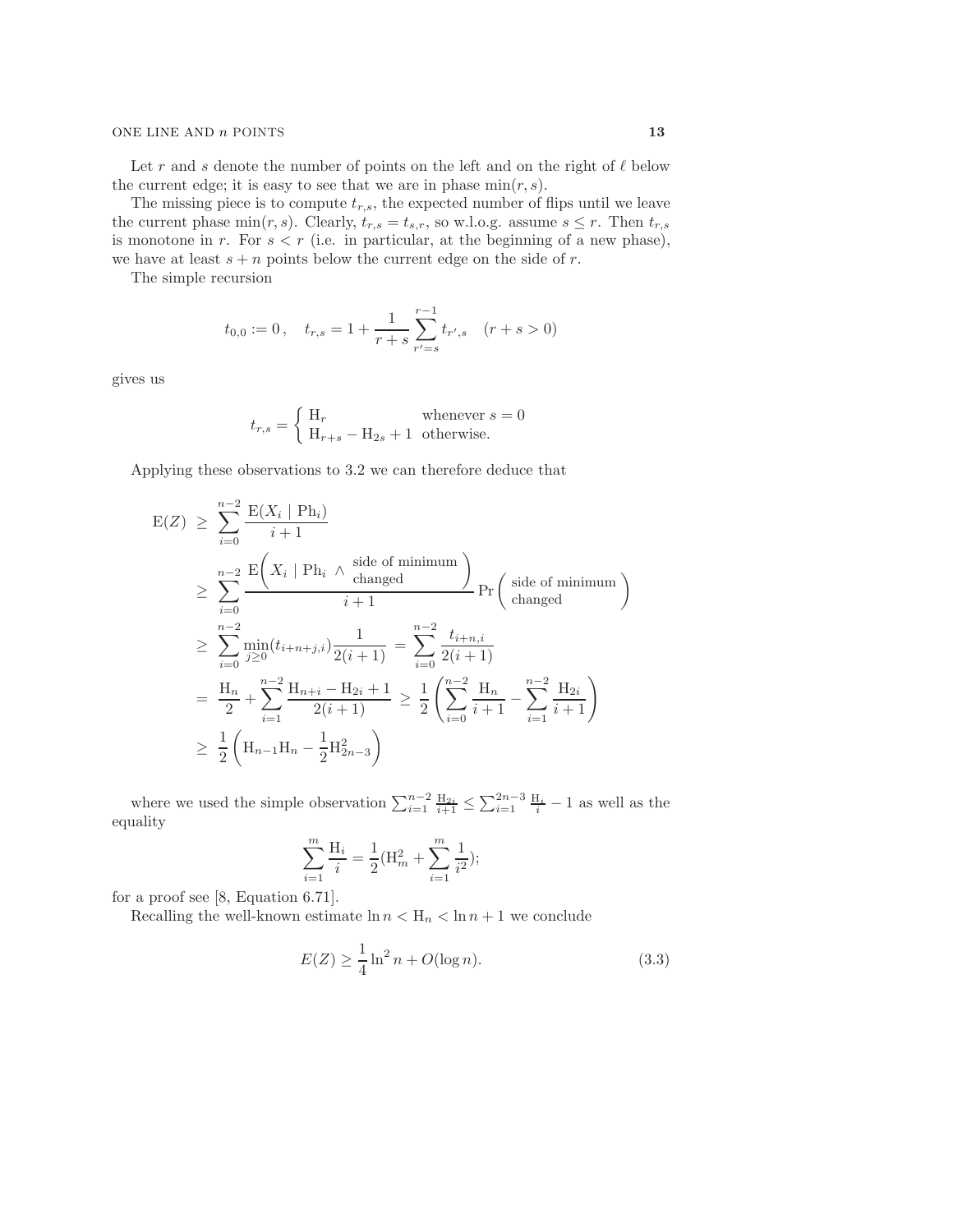**Theorem 3.1.** There exist instances of one line and n points in general position in the plane such that the expected number of pivot steps for the fast process described in Figure 2 satisfies the following bound:

$$
E(Z) \ge \frac{1}{4} \ln^2 n + O(\log n).
$$

As an encore we would like to describe (without proof) another noteworthy instance for which the same asymptotic lower bound holds: Let  $\ell$  be the y-axis. We place 2n points  $p_0, \ldots, p_{n-1}, q_0, \ldots, q_{n-1}$  onto the graph of the function  $y =$  $f(x) = \log |x|$  such that  $x_{p_i} < x_{p_j} < 0 < x_{q_j} < x_{q_i}$  for any  $i < j < n$ . Furthermore, and most importantly,  $\{p_j | j \neq i\} \subseteq \text{below}(\{p_i, q_i\})$ , and  $\{q_j | j \neq i\} \subseteq$ below $(\{p_{i+1}, q_i\})$ , cf. Figure 13.

Note that there exists a sequence of pivots which visits all possible  $\ell$ -edges! That is, there are simple  $(n-2)$ -polytopes with n facets where we can pivot through all vertices in a monotone fashion (w.r.t. some linear function).



Fig. 13. Another instance for the lower bound.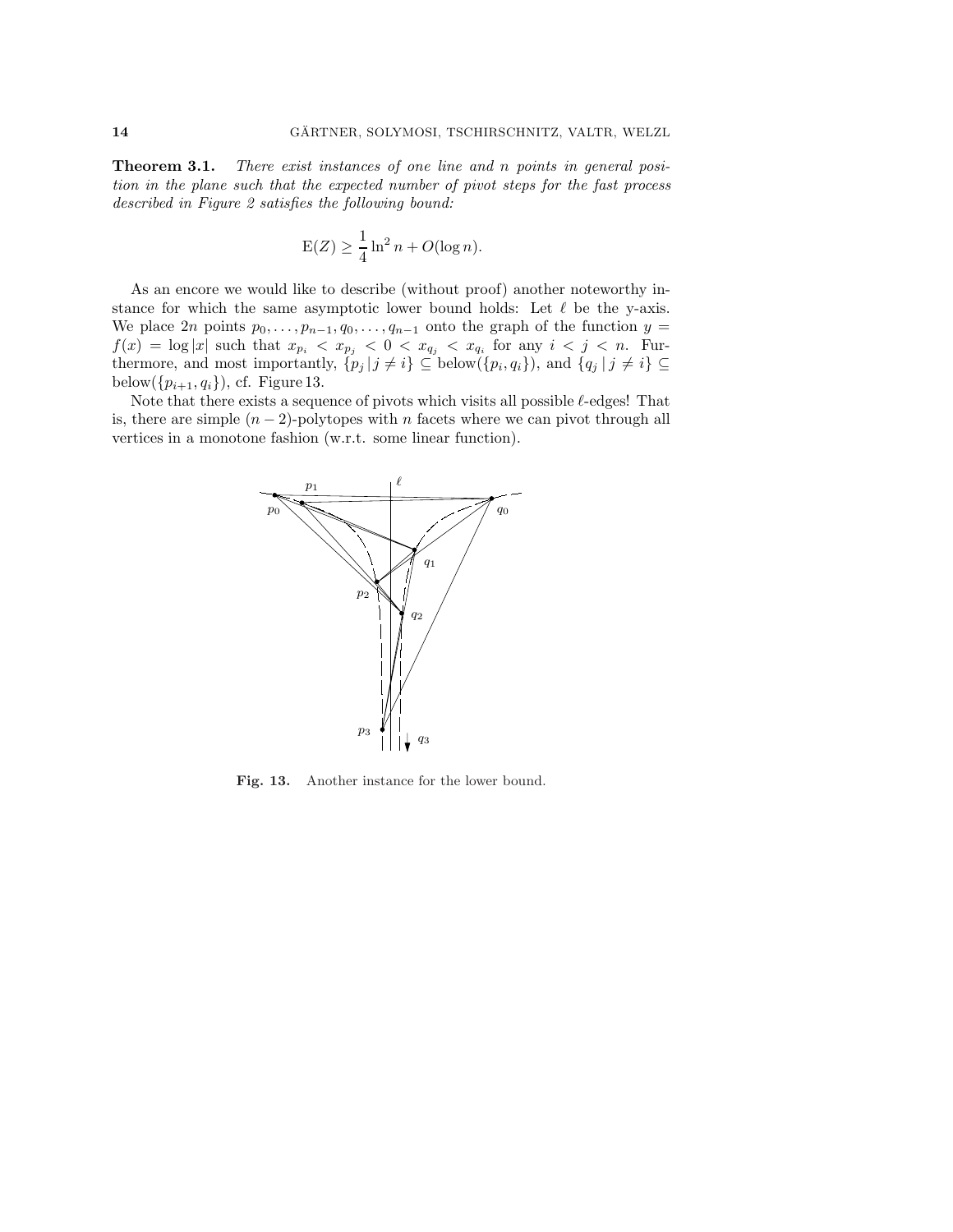#### REFERENCES

- [1] Andrei Z. Broder, Martin E. Dyer, Alan M. Frieze, Prabhakar Raghavan, and Eli Upfal. The worst-case running time of the random simplex algorithm is exponential in the height. Information Processing Letters, 56(2):79–81, 1995.
- [2] Vašek Chvátal. *Linear Programming.* W. H. Freeman, New York, NY, 1983.
- [3] George B. Dantzig. Linear Programming and Extensions. Princeton University Press, Princeton, New Jersey, 1963.
- [4] Herbert Edelsbrunner. Algorithms in Combinatorial Geometry, volume 10 of EATCS Monographs on Theoretical Computer Science. Springer-Verlag, Heidelberg, 1987.
- [5] Bernd Gärtner, Martin Henk, and Günter M. Ziegler. Randomized simplex algorithms on Klee-Minty cubes. Combinatorica, 18:349–372, 1998.
- [6] Bernd Gärtner, József Solymosi, Falk Tschirschnitz, Pavel Valtr, and Emo Welzl. One line and n points. Proc. 33rd Ann. ACM Symp. on the Theory of Computing (STOC), 2001.
- [7] Bernd Gärtner and Falk Tschirschnitz. Partial chirotopes and the digraph of  $(d, d+2)$ polytopes. submitted, 2003.
- [8] Ronald L. Graham, Donald E. Knuth, and Oren Patashnik. Concrete Mathematics. Addison-Wesley, Reading, MA, second edition, 1994.
- [9] Geoffrey R. Grimmet and David R. Stirzaker. Probability and Random Processes. Oxford University Press, New York, NY, second edition, 1992.
- [10] Gil Kalai. A subexponential randomized simplex algorithm. In Proc. 24th Annu. ACM Sympos. Theory Comput., pages 475–482, 1992.
- [11] Gil Kalai. Linear programming, the simplex algorithm and simple polytopes. Mathematical Programming Ser. B, 79:217–233, 1997.
- [12] Gil Kalai. Combinatorics with a geometric flavor. In Geometric and Functional Analysis, volume II, pages 742–791. Birkhäuser Verlag, Basel, 2000.
- [13] D. G. Kelly. Some results on random linear programs. Methods of Operations Research, 40:351–355, 1981.
- [14] Jiří Matoušek. Lectures on Discrete Geometry, volume 212 of Graduate Texts in Mathematics. Springer-Verlag, Heidelberg, 2002.
- [15] Rajeev Motwani and Prabhakar Raghavan. Randomized Algorithms. Cambridge University Press, New York, NY, 1995.
- [16] Christos H. Papadimitriou and Kenneth Steiglitz. Combinatorial Optimization: Algorithms and Complexity. Prentice Hall, Englewood Cliffs, NJ, 1982.
- [17] Falk Tschirschnitz. LP-related Properties of Polytopes with Few Facets. PhD thesis, ETH Zürich, 2003.
- [18] Emo Welzl. Entering and leaving j-facets. Discrete  $\mathcal{B}'$  Computational Geometry, 25(3):351–364, 2001.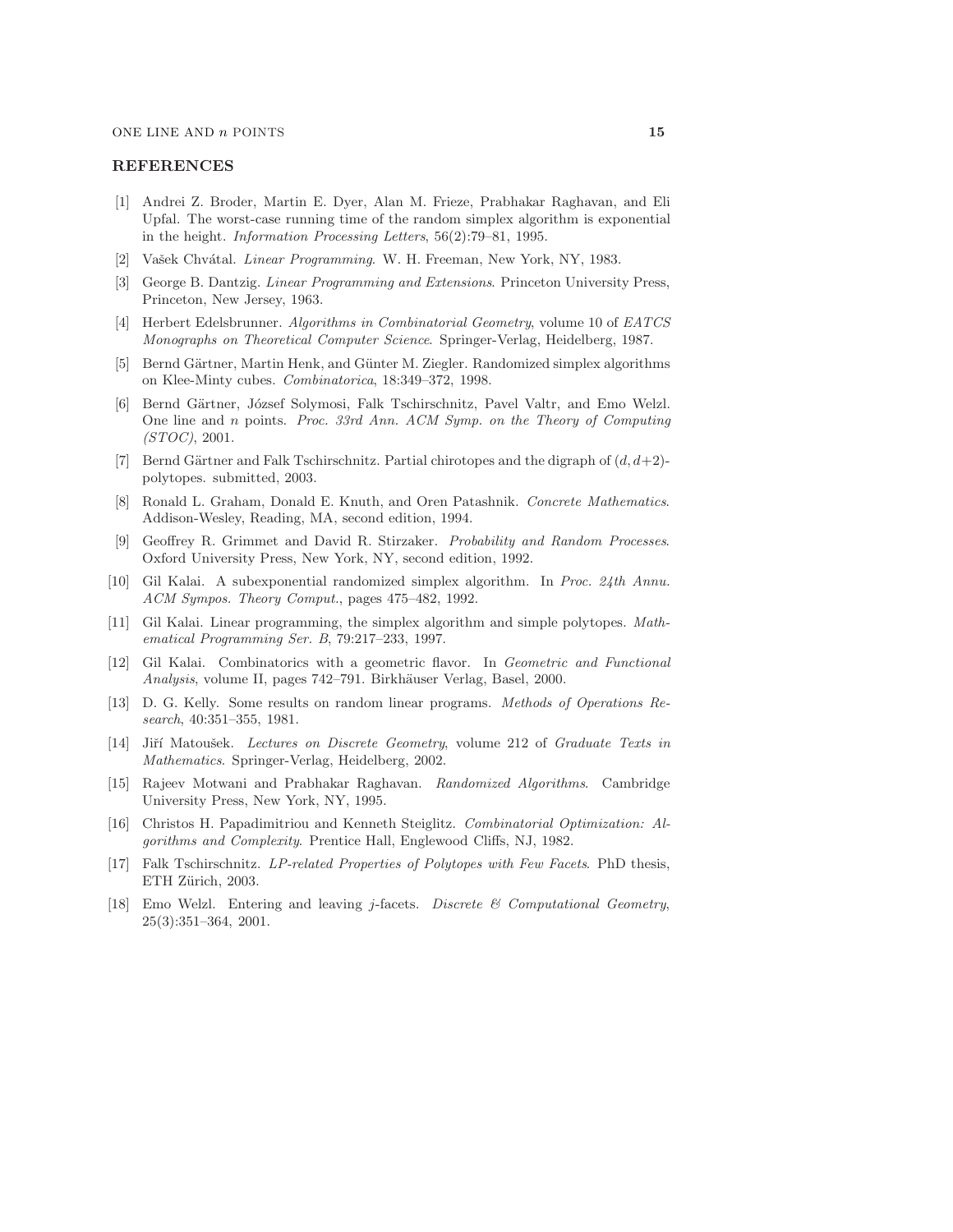# APPENDIX The relationship between RANDOM-EDGE and the Fast Process

We want to show that there is a one-to-one correspondence between the vertices of a simple  $n-2$ -polytope with n facets and the  $\ell$ -edges of a suitable point configuration in the plane, with the properties that

- (i) the order of the vertices (according to a given generic linear function) matches the order of the corresponding  $\ell$ -edges along  $\ell$ , and
- (ii) any pair of adjacent vertices corresponds to a pair of  $\ell$ -edges that share one endpoint.

Theorem 1.3 below establishes such a correspondence. (Actually, it will more generally relate n-facet polytopes in dimension d to point configurations in  $n - d$ -space).

Under this correspondence, a RANDOM-EDGE pivot step on the polytope becomes a pivot step in the fast process applied to the point configuration corresponding to the polytope, and vice versa. In particular, the expected runtime (number of pivot steps) of RANDOM-EDGE, starting at some vertex  $v$ , equals the expected length of the fast process, starting from the  $\ell$ -edge corresponding to v.

Consider the following generalisation of the process defined in Figure 2 to arbitrary dimensions:

Let S be a set of n points in general position in  $\mathbf{R}^d$  (i.e. no  $d+1$  on a common hyperplane), and let  $\ell$  be a vertical line which is disjoint from S and from all intersections of hyperplanes induced by points of S.

The convex hull of a d-tuple  $s \in \binom{S}{d}$  defines a  $d-1$ -simplex, denoted by  $\overline{s}$ . below(s) denotes the set of points from  $S$  that lie below the hyperplane spanned by  $\overline{s}$ .

We are only concerned with the simplices intersected by  $\ell$ , which we call  $\ell$ simplices. Note, that given some  $\ell$ -simplex s and a point  $p \in \text{below}(s)$ , there is a unique point  $q \in s$ , such that the simplex t given by the d–tuple  $s \cup p \setminus q$  is actually an  $\ell$ -simplex, and we define pivot $(e, p) := t$ .

So the Fast Process given in Figure 2 can be generalized to the randomized process below. It finds the unique  $\ell$ -simplex s with below(s) =  $\emptyset$ , given some initial  $\ell$ -simplex  $\{p_1,\ldots,p_d\}.$ 

$$
s \leftarrow \{p_1, \ldots, p_d\};
$$
  
while below(s)  $\neq \emptyset$  do  

$$
p \leftarrow_{\text{random}} \text{below}(s);
$$
  

$$
s \leftarrow \text{pivot}(s, p);
$$

Fig. 1. The fast process generalized.

Consider a simple polytope P of dimension d with  $n \geq d+1$  facets, along with a generic linear function  $x \to c^T x$ , where  $c, x \in \mathbb{R}^d$ . We will now show that RANDOM-EDGE on  $P$  is equivalent to the process given in Figure 1 on some configuration of n points and one line in dimension  $n - d$ .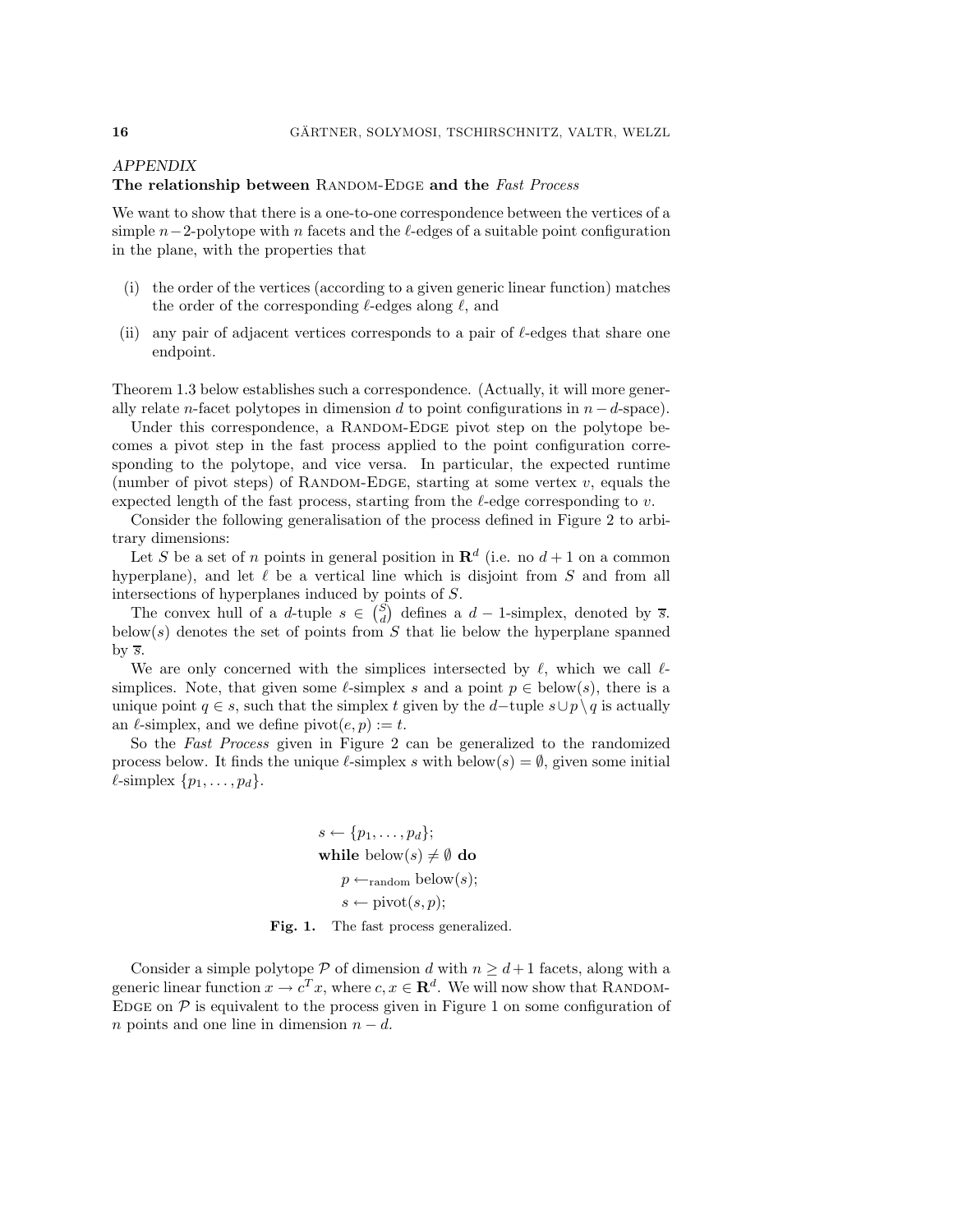The problem of maximizing  $c^T x$  over  $\mathcal P$  can be written as

$$
\begin{array}{ll}\n\text{(LP)} \text{ maximize } c^T x\\ \n\text{subject to } Ax \leq b,\n\end{array} \tag{A1.1}
$$

where A is an  $n \times d$ -matrix, b an n-vector, and  $\{Ax \leq b\}$  a bounded set with some interior point.

**Lemma 1.1.** There exists a strictly positive n-vector  $\tilde{y}$  such that  $\tilde{y}^T A = 0$ . *Proof.* From the fact that  $\{Ax \leq b\}$  is bounded, it follows that the linear program

$$
\begin{aligned}\n\text{(LP') maximize } \mu_1 + \dots + \mu_n \\
\text{subject to } Ax \le b - \begin{pmatrix} \mu_1 \\ \vdots \\ \mu_n \end{pmatrix} \\
\mu_i \ge 0, \quad i = 1, \dots, n\n\end{aligned} \tag{A1.2}
$$

is bounded; because (LP') is also feasible (set  $\mu_i = 0, i = 1, \ldots, n$ ), it has an optimal solution.

Then, by the LP duality theorem (cf. [2, Chapter 9]), the dual problem

$$
\begin{array}{ll}\n\text{(LP'}^{\Delta}) & \text{minimize} & b^T y \\
\text{subject to} & A^T y = 0, \\
& y_i \ge 1, \quad i = 1, \dots, n\n\end{array}\n\tag{A1.3}
$$

has an optimal solution, in particular a feasible solution. Any such feasible solution  $\tilde{y}$  is a vector with the required properties. 凹

**Assumption 1.** For  $A, b$  in  $(A1.1)$ , we can assume the following without loss of generality (in particular, without changing the behavior of RANDOM-EDGE on  $(A1.1)$ :

- (i) The rows of A sum up to 0. This is achieved via Lemma 1.1, by a suitable scaling of the constraints in (A1.1) by positive multiples.
- (ii) Any set of d rows of A is linearly independent. For this, we apply a slight perturbation to A.
- (iii)  $b > 0$ . This is obtained by translating  $P$  in such a way that **0** is an interior point.

**Lemma 1.2.** Consider the  $(n + 1) \times (d + 1)$ -matrix

$$
H := \left(\begin{array}{cc} A & -b \\ c^T & 0 \end{array}\right). \tag{A1.4}
$$

There exists an  $(n-d) \times (n+1)$ -matrix B of full row rank with  $BH = 0$ , such that the columns of B are in general position when interpreted as points in  $\mathbb{R}^{n-d}$ . (We will specify our general position requirements below.)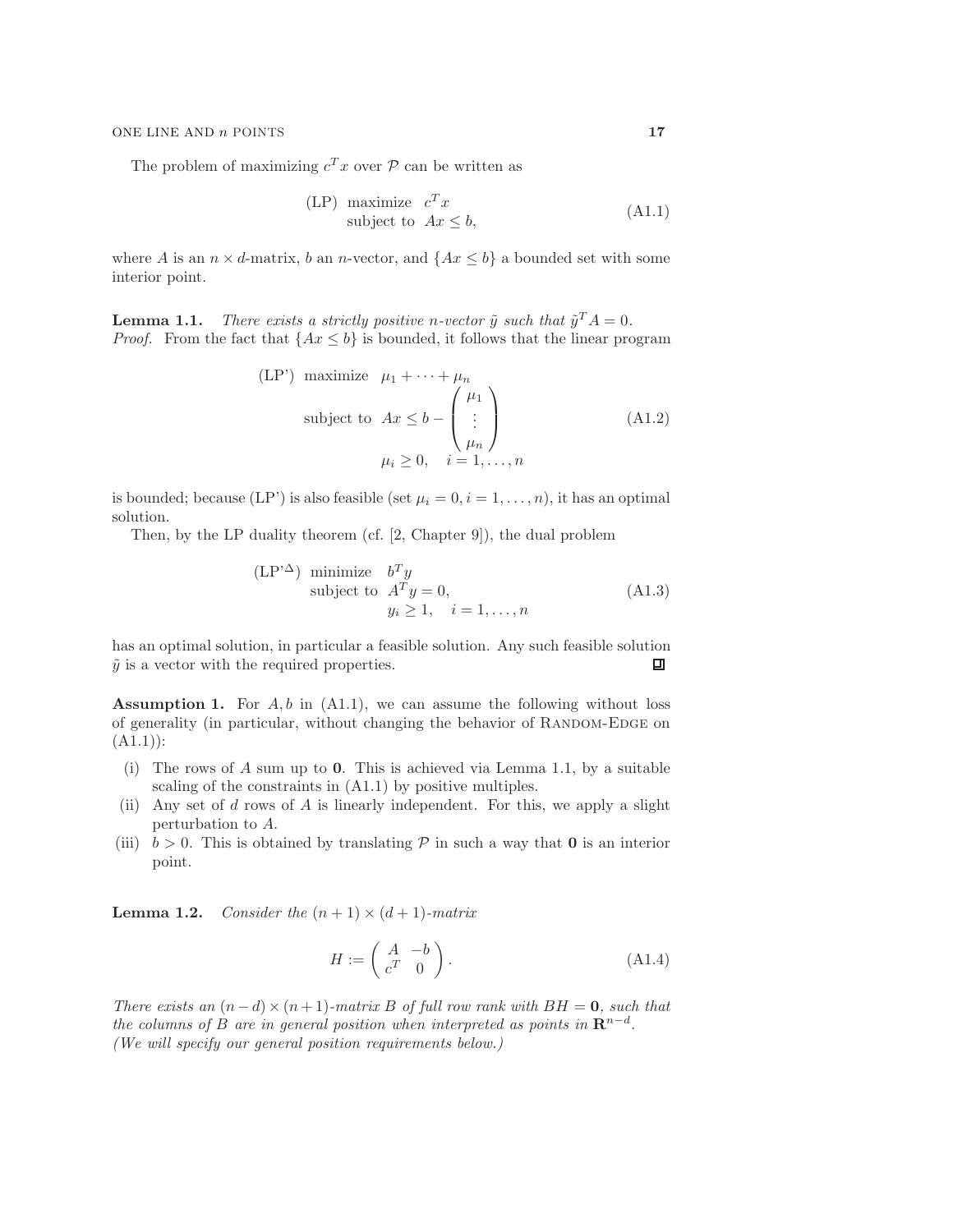*Proof.* The columns of H are vectors in  $\mathbb{R}^{n+1}$ , spanning a subspace of dimension at most  $d + 1$ . The orthogonal dual of this subspace has therefore dimension at least  $n - d$ . Choose  $n - d$  linearly independent vectors in the orthogonal dual to obtain the rows of B. The prior perturbation of A (we may even perturb  $H$ ) also lets us choose  $B$  in such a way that it assumes any desired general position.<sup>1</sup>  $\Box$ 

We need some terminology. For a matrix M and index set I,  $M_I$  ( $M^I$ , respectively), denotes the submatrix consisting of all rows (columns, respectively) with indices in I. For B as above, let  $p_i \in \mathbb{R}^{n-d}$  denote the point corresponding to the  $i$ -th column of  $B$ , and define

$$
\Pi_I := \{p_i, i \in I\}.
$$

**Theorem 1.3.** Let  $A, b, B$  be as above, consider  $I \subseteq [n], |I| = d$  and set  $\overline{I} :=$  $[n] \setminus I$ . Moreover, let  $\tilde{x} := A_I^{-1}b_I$  (which exists by Assumption 1(ii)) and choose  $\gamma \in \mathbf{R}$ .

The following two statements are equivalent.

- (i)  $\tilde{x}$  is a vertex of P with objective function value  $\gamma$ .
- (ii) The relative interior of conv $\Pi_{\bar{I}}$  intersects the line  $\{tp_{n+1}\}$  in a unique point, at value  $t = \gamma / \sum_i b_i$ .

Proof. Using Lemma 1.2, we can first argue that

$$
\mathbf{0} = BH\left(\begin{array}{c}\tilde{x} \\ 1\end{array}\right) = B^I\underbrace{(A_I|-b_I)\begin{pmatrix}\tilde{x} \\ 1\end{pmatrix}}_{\mathbf{0}} + B^{\bar{I}}(A_{\bar{I}}|-b_{\bar{I}})\begin{pmatrix}\tilde{x} \\ 1\end{pmatrix} + B^{\{n+1\}}(c^T|0)\begin{pmatrix}\tilde{x} \\ 1\end{pmatrix}
$$

$$
= B^{\bar{I}}(A_{\bar{I}}|-b_{\bar{I}})\begin{pmatrix}\tilde{x} \\ 1\end{pmatrix} + c^T\tilde{x}p_{n+1}.
$$

With

$$
\mu = \begin{pmatrix} \mu_1 \\ \vdots \\ \mu_n \end{pmatrix} := -(A \mid -b) \begin{pmatrix} \tilde{x} \\ 1 \end{pmatrix}
$$

it follows that

$$
c^T \tilde{x} p_{n+1} = \sum_{i \in \bar{I}} \mu_i p_i,\tag{A1.5}
$$

where

$$
\sum_{i \in \bar{I}} \mu_i = (-1, \dots, -1)(A \mid -b) \begin{pmatrix} \tilde{x} \\ 1 \end{pmatrix}
$$

$$
= (\mathbf{0} \mid \sum_i b_i) \begin{pmatrix} \tilde{x} \\ 1 \end{pmatrix} = \sum_i b_i > 0.
$$

<sup>&</sup>lt;sup>1</sup>Essentially, we apply the Gale dual transform (cf. [14], [18]) to the vertices of the polar dual of the polytope  $P$  adjoined by the vector c defining the objective function.